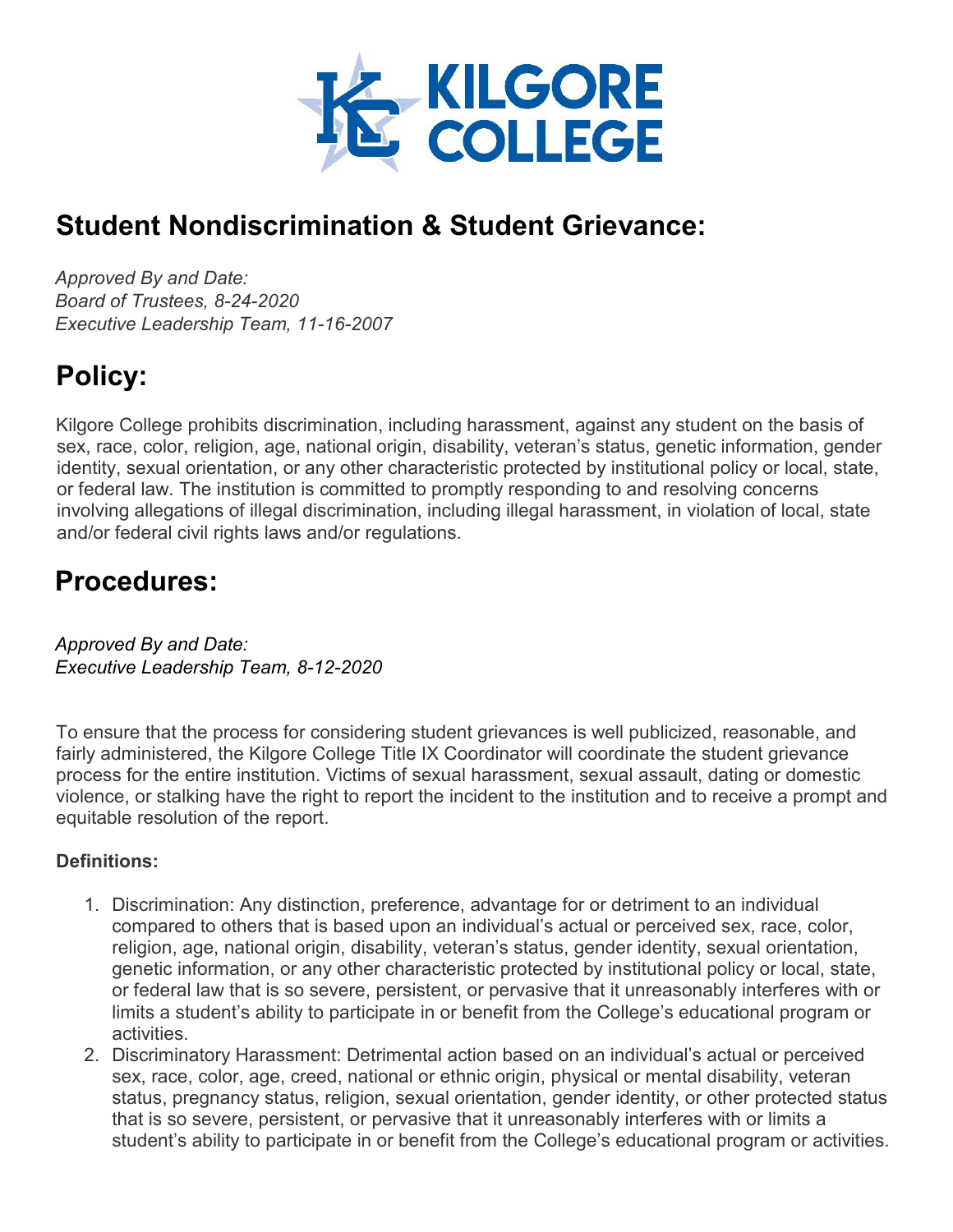- 3. Retaliatory Harassment: Intentional action taken by an accused individual or allied third party, absent legitimate non-discriminatory purposes, that harms an individual as reprisal for filing or participating in a civil rights grievance proceeding.
- 4. Sexual Harassment of a Student by Another Student: Any unwelcome verbal or physical conduct on the basis of sex by a student toward another student that is so severe, persistent, or pervasive and objectively offensive that the conduct limits or denies a student's ability to participate in or benefit from educational programs or activities; sexual assault as defined in the Clery Act regulations; as well as dating violence, domestic violence, and stalking as defined by the Violence Against Women Act.
- 5. Sexual Harassment of a Student by an Employee: Unwelcome verbal or physical conduct or conduct on the basis of sex by an employee toward a student constitutes sexual harassment when:
	- 1. The employee causes the student to believe that submission to or participation in the unwelcome sexual conduct is made a condition of the student's educational program or activity or that the employee will make an educational decision or benefit based on the student's submission to the conduct;
	- 2. Conduct that is so severe, persistent, or pervasive and objectively offensive that it limits or denies a student's ability to participate in or benefit from the College's educational program or activities; or
	- 3. Sexual assault as that crime is defined in the Clery Act regulations; or
	- 4. Dating violence, domestic violence, and stalking as defined by the Violence Against Women Act. (In order to constitute sexual harassment under this policy, the alleged conduct must occur within the College's own educational program or activity and it must occur within the United States).
- 6. Sexual assault: an offense that meets the definition of rape, fondling, incest, or statutory rape as used in the FBI's Uniform Crime Reporting program:
	- 1. Rape: the penetration, no matter how slight, of the vagina or anus with any body part or object, or oral penetration by a sex organ of another person, without the consent of the victim.
	- 2. Fondling: the touching of the private body parts of another person for the purpose of sexual gratification, without the consent of the victim, including instances where the victim is incapable of giving consent because of his/her age or because of his/her temporary or permanent mental incapacity.
	- 3. Incest: sexual intercourse between persons who are related to each other within the degrees wherein marriage is prohibited by law.
	- 4. Statutory Rape: sexual intercourse with a person who is under the statutory age of consent.
- 7. Dating violence: violence committed by a person who is or has been in a social relationship of a romantic or intimate nature with the victim.
	- 1. The existence of such a relationship shall be determined based on the reporting party's statement and with consideration of the length of the relationship, the type of relationship, and the frequency of interaction between the persons involved in the relationship.
	- 2. For the purposes of this definition:
		- 1. Dating violence includes, but is not limited to, sexual or physical abuse or the threat of such abuse.
		- 2. Dating violence does not include acts covered under the definition of domestic violence.
- 8. Domestic violence: violence committed by a current or former spouse or intimate partner of the victim; a person with whom the victim shares a child in common; a person who is cohabitating with or has cohabitated with the victim as a spouse or intimate partner; a person similarly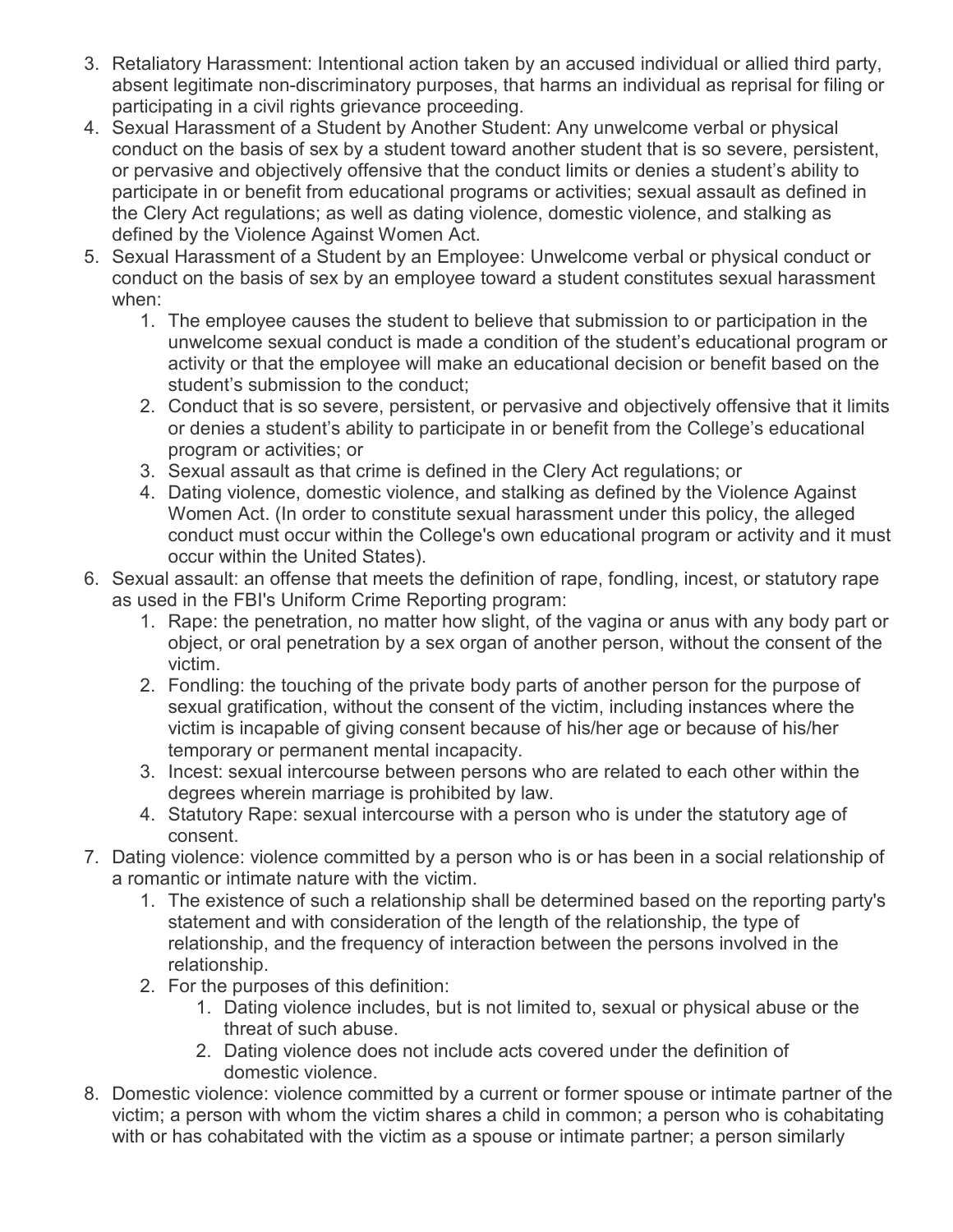situated to a spouse of the victim under the domestic or family violence laws of the jurisdiction; or by any other person against the victim who is protected from that person's acts under the domestic or family violence laws of the jurisdiction where the conduct occurs.

- 9. Stalking: engaging in a course of conduct directed at a specific person that would cause a reasonable person to fear for the person's safety or the safety of others; or suffer substantial emotional distress. For the purposes of this definition:
	- 1. Course of conduct: two or more acts, including, but not limited to, acts in which the stalker directly, indirectly, or through third parties, by any action, method, device, or means, follows, monitors, observes, surveils, threatens, or communicates to or about a person, or interferes with a person's property.
	- 2. Reasonable person: a reasonable person under similar circumstances and with similar identities to the victim.
	- 3. Substantial emotional distress: significant mental suffering or anguish that may, but does not necessarily, require medical or other professional treatment or counseling.
- 10.A formal complaint is a document signed by a Complainant or the Title IX Coordinator that alleges sexual harassment against a Respondent that occurred within the College's educational program or activity within the United States and requests an initiation of an investigation. At the time of filing of a formal complaint, the Complainant must be participating in an educational program or activity of the College.
- 11.Actual knowledge as used herein means that the Title IX Coordinator or an official with the College with the authority to take corrective measures has actual knowledge of a complaint of sexual harassment.
- 12.Complainant: An individual alleged to be the victim of sexually harassing conduct.
- 13.Respondent: Individual who has been reported to be the perpetrator of conduct that could constitute sexual harassment. The Respondent is presumed not responsible; the determination of responsibility is made at the conclusion of the grievance process.
- 14.Days: As used herein, days means business days when the College is open.
- 15.Confidential Employee: A "confidential employee" is a person who holds a professional license requiring confidentiality, such as a counselor or medical provider, who is supervised by such a person, or a person who is a nonprofessional counselor or advocate designated in administrative procedures as a confidential source.
- 16.Educational Program or Activity: Includes locations and events over which the College exercises substantial control over both the Respondent and the context where the sexual harassment occurred whether on or off campus. It also includes any building owned or controlled by a student organization that is officially recognized by the College.

## **Medical Treatment and Preservation of Evidence:**

Victims of sexual harassment, sexual assault, domestic violence, dating violence, or stalking are strongly encouraged to go to a hospital for treatment and preservation of evidence, if applicable, as soon as practicable after the incident

## **Grievances Concerning Discrimination and/or Harassment:**

The college does not permit discrimination or harassment in its programs and activities on the basis of sex, race, color, religion, age, national origin, disability, veteran's status, gender identity, sexual orientation, or genetic information or any other characteristic protected by institutional policy or local, state, or federal law. Students who believe they have been subjected to discrimination or harassment in violation of this policy should follow the procedures outlined herein to report those concerns.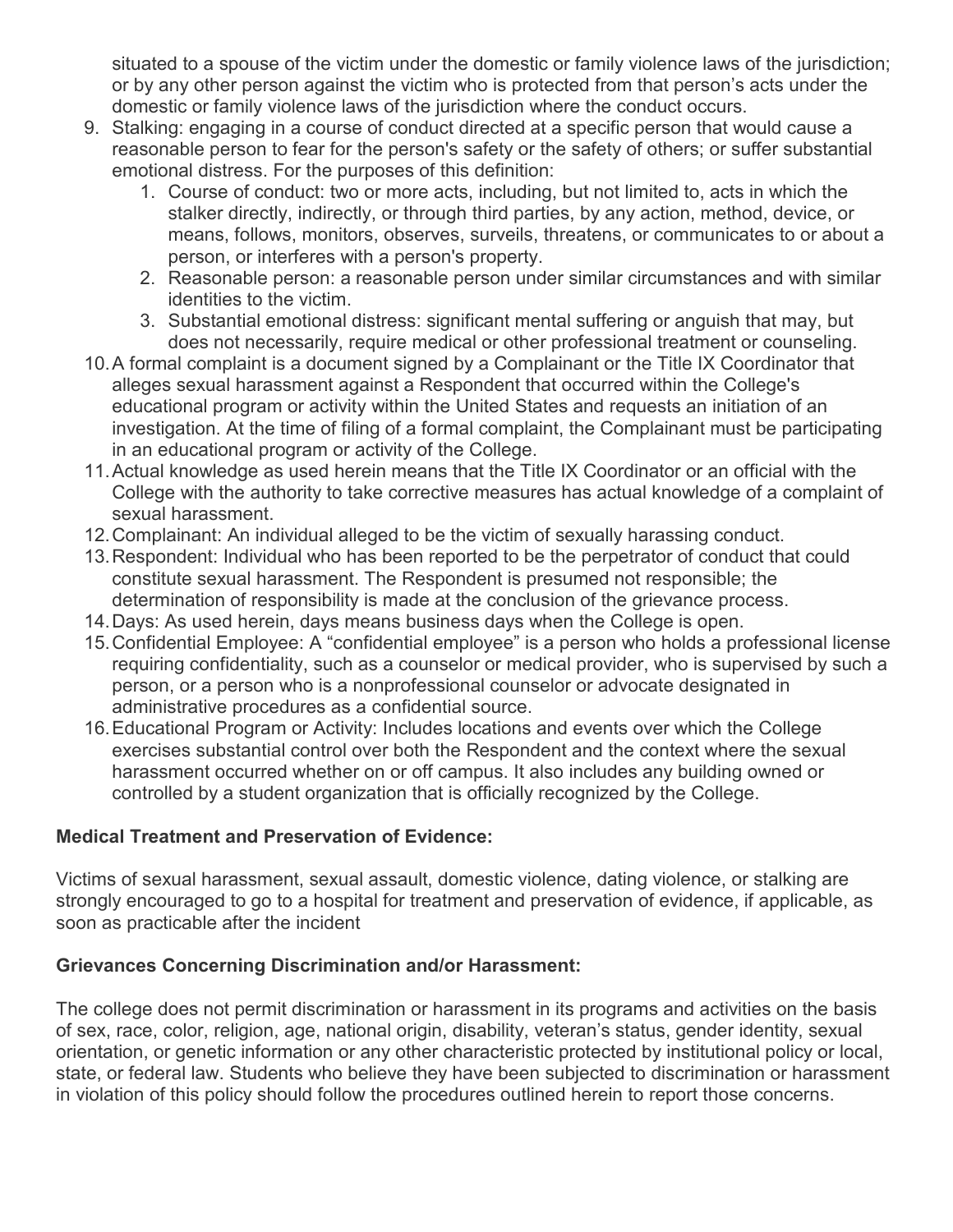## **How to File a Grievance:**

Students or any other persons who wish to report a concern or file a grievance relating to Discrimination or Harassment (including Sexual Violence) may do so by reporting the concern to the Title IX Coordinator. The Title IX Coordinator designated by the College is:

**Bindy Tice** Kilgore College 1100 Broadway Blvd. Kilgore, TX 75662 (903) 988-7590 [btice@kilgore.edu](mailto:btice@kilgore.edu)

In addition, the College provides an electronic reporting form on its website [\(https://www.kilgore.edu/about/institutional-information/title-ix\)](https://www.kilgore.edu/about/institutional-information/title-ix). This link is displayed as "Title IX" on the Kilgore College Homepage [\(www.kilgore.edu\)](http://www.kilgore.edu/) at the bottom of the screen under the Helpful Links section. Individuals filing an electronic report of discrimination and/or harassment may choose to remain anonymous.

Individuals with grievances of discrimination also always have the right to file a formal grievance with the United States Department Education:

Office for Civil Rights (OCR) 400 Maryland Avenue, SW Washington, DC 20202-1100 Customer Service Hotline #: (800) 421-3481 Facsimile: (202) 453-6012 TDD#: (877) 521-2172 Email: [OCR@ed.gov](mailto:OCR@ed.gov) Web: <http://www.ed.gov/ocr>

Victims of a crime have the right to choose whether to report the crime to law enforcement, to be assisted by the institution in reporting the crime, or to decline to report the crime to law enforcement.

## **Employee Reporting Requirements:**

All College employees must promptly report to the institution's Title IX Coordinator:

- Observations witnessed or information received while in the course and scope of their employment;
- That the employee reasonably believes constitutes an incident of sexual harassment, sexual assault, dating violence, or stalking;
- Committed by or against
	- $\circ$  A student who was enrolled at the institution at the time of the incident
	- $\circ$  An employee employed by the institution at the time of the incident;
- Regardless of when or where the incident occurred.

An employee who fails to make a required report shall be subject to appropriate disciplinary action, including termination. Employees who hear about an incident at an awareness event; employees who themselves are victims of sexual harassment, sexual assault, dating violence, or stalking; and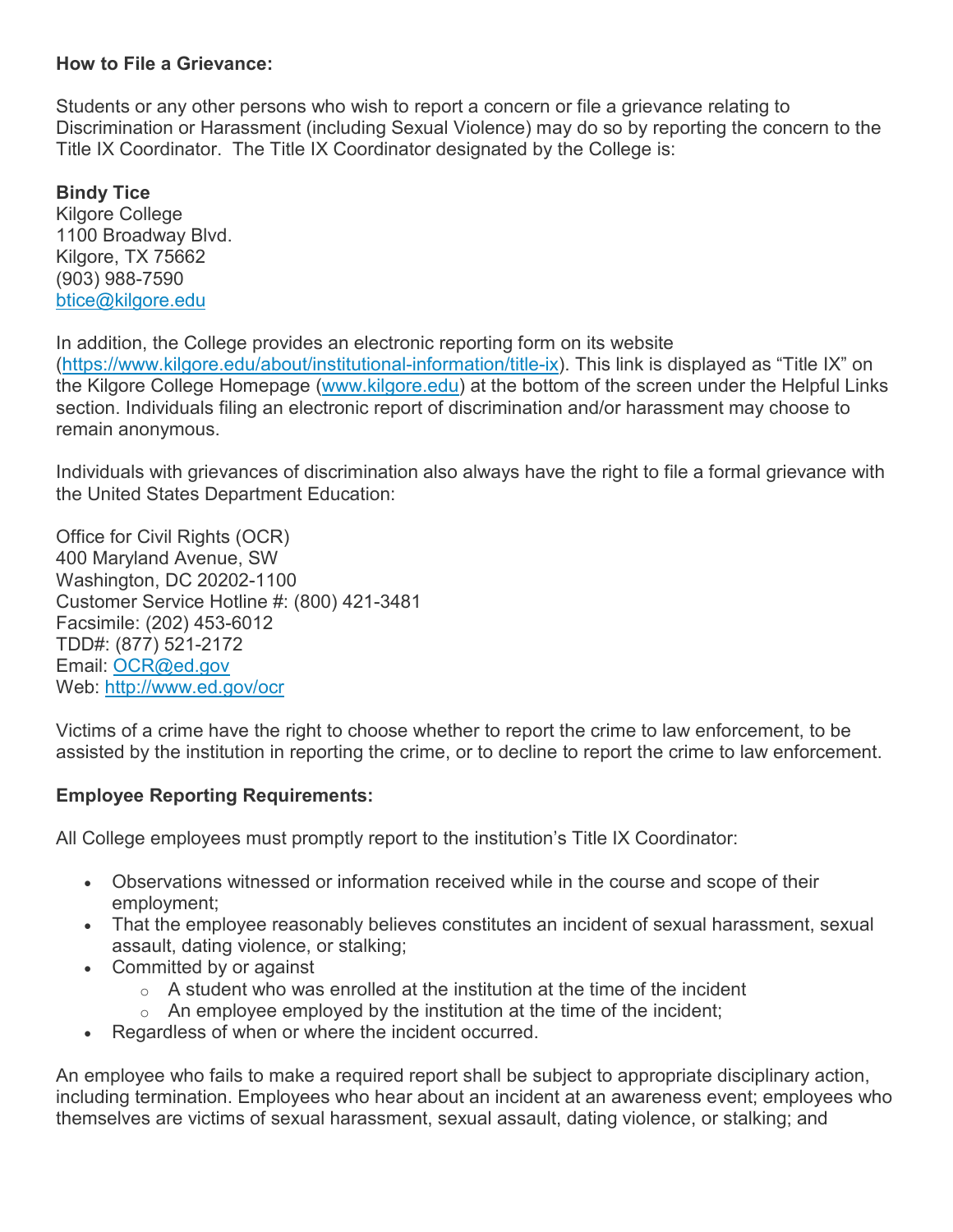employees, such as counselors and health care providers, who are subject to legal confidentiality requirements are exempt from this requirement.

All employees (other than Confidential Employees) are designated as responsible employees for purposes of complying with Title IX.

### **Overview of the Grievance Process:**

The College is only required to investigate a formal complaint, as defined herein. If the requirements of a formal complaint are not met, the complaint will be dismissed. If the College has actual knowledge of multiple Complainants regarding the conduct of the same person that constitutes sexual harassment under this policy, then the Title IX Coordinator must file a formal complaint. If there is no formal complaint, the College must still implement support measures designed to restore or preserve access to its educational programs or activities, protect the safety of the student, and/or deter sexual harassment when necessary, and must also give written notice to the Complainant stating that he/she can file a formal complaint at a later time. It is generally up to the alleged victim whether to file a formal complaint, and the College will respect those wishes in most circumstances.

If there is a formal complaint, then the College will initiate an initial assessment to determine whether the allegations, if proven, would violate this policy. If so, the College will initiate a reasonably prompt, thorough, and impartial investigation, or facilitate an informal resolution. This investigation is designed to provide a fair and reliable determination about whether the College's nondiscrimination policy has been violated. If so, the College will implement a prompt and effective remedy designed to end the discrimination, prevent its recurrence, and address its effects.

### **Extension of Timelines:**

Timelines established by this policy and associated procedures may be subject to a limited extension if good cause exists. The College shall promptly provide written notice to the parties of an extension and the reason for the extension.

#### **Informal Resolution:**

Informal resolution is optional and may be used at any point after a formal complaint is filed if the College determines that it is appropriate under the circumstances, and both parties voluntarily agree to same and consent in writing. A College representative will facilitate the process. This process is not available in instances where an employee is the Respondent and the Complainant is a student. Consent to informal resolution may be withdrawn at any time before formal resolution.

#### **Filing a Grievance:**

The Title IX Coordinator is designated to formally coordinate and oversee the student grievance process, address inquiries, and coordinate the College's compliance efforts regarding student grievances.

Reports of prohibited conduct should be made as soon as possible after the alleged act or knowledge of the alleged act. A failure to immediately report may impair the College's ability to investigate and address the prohibited conduct.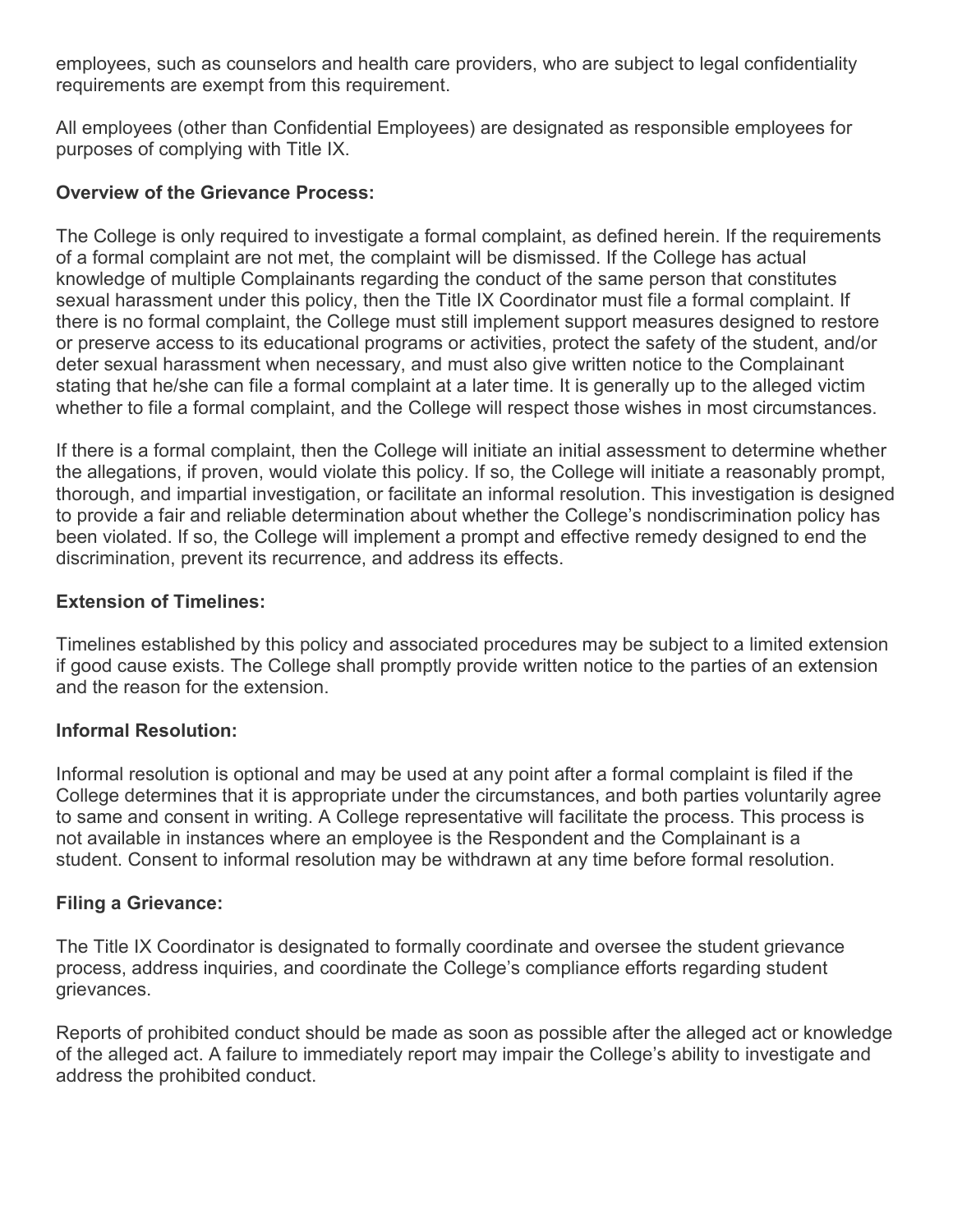## **Confidentiality:**

The identity of a victim, Complainant, person who participates in an investigation, or Respondent if, after the investigation is complete, the College determines that the Complaint is unsubstantiated or without merit, is confidential. However, the identities of the persons listed in the preceding sentence may be disclosed as necessary to carry out the Title IX investigation and may specifically be disclosed to: employees or contractors of the College on a need-to-know basis, law enforcement, healthcare providers, Respondent and potential witnesses.

## **Requested Contents of a Formal Complaint:**

The Complainant should clearly and concisely describe the incident(s), when and where it occurred, and the desired remedy sought. The complaint should be signed by the Complainant or, in the case of an email submission, sent as an email attachment, in letter format and should contain the name and all contact information for the Complainant and signed electronically. Any supporting documentation and evidence should be referenced within the body of the formal complaint. The complaint should also specifically request initiation of the grievance procedure.

### **Consolidate Reports:**

When the allegations underlying two or more reports arise out of the same facts or circumstances, the College may consolidate the reports.

### **Advisor:**

Each party to the complaint may be assisted by an advisor of the party's choice who may participate in the proceedings in a manner consistent with College procedures.

## **Conflict of Interest Prohibited:**

No person designated as the Title IX Coordinator, an investigator, a decision-maker, or a facilitator of an informal resolution process shall have a conflict of interest or bias.

## **Training:**

A person designated as the Title IX Coordinator, an investigator, a decision-maker, or a facilitator of an informal resolution process shall receive training as required by law and College procedures.

#### **Interim Action and Resources:**

If appropriate, and regardless of whether a criminal or regulatory investigation regarding the alleged conduct is pending, the College may, at the College's discretion, promptly take interim action calculated to address prohibited conduct prior to the completion of the investigation. Examples of possible interim actions include counseling, extensions of time or other course-related adjustments, modifications of work or class schedules, campus escort services, restrictions on contact between the parties, changes in work or housing locations, changes in classes or extra-curricular activities, leaves of absence, increased security and monitoring of certain areas of campus, and other similar accommodations. Additionally, a Complainant or Respondent will be permitted to drop a course in which both parties are enrolled without academic penalty.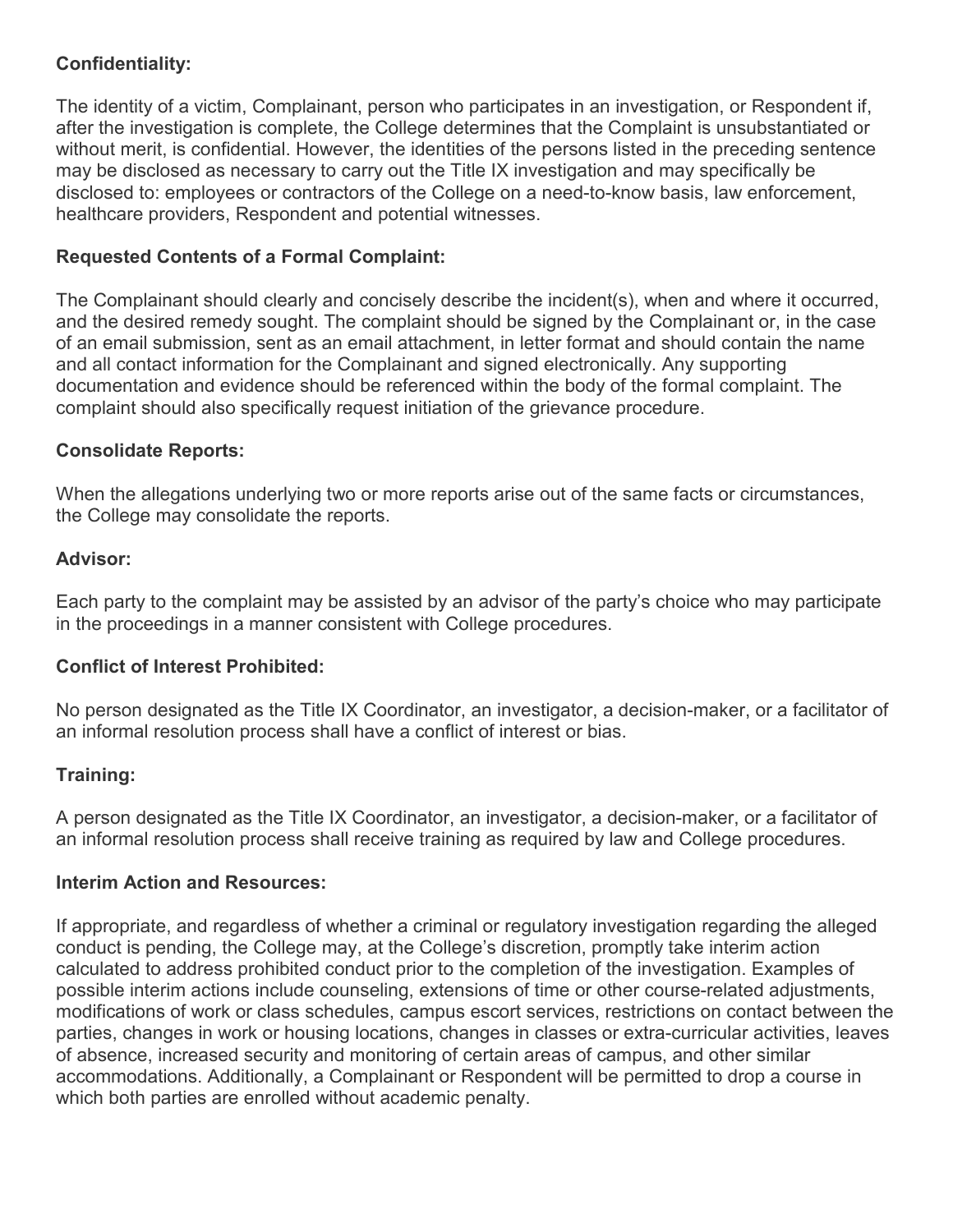To the greatest extent practicable based on the number of counselors employed, the College will ensure each Complainant, Respondent, and reporters of such incidents has access to counseling provided by a counselor who is not providing counseling to others involved in the incident.

## **Investigation Process and Protocols:**

While an alleged victim may request that the institution not investigate the reported incident; the Title IX Coordinator will choose whether or not to honor the request not to investigate after considering:

- Seriousness of the allegation
- Existence of other reports
- Risk of harm to others
- Any other relevant factors

The Title IX Coordinator will inform the alleged victim of the decision. Should the Coordinator honor the alleged victim's request not to investigate, the College will take the reasonable steps it determines are necessary, consistent with the law and institutional policy, to protect the health and safety of the community in relation to the alleged incident.

Should the investigation proceed, the Title IX Coordinator shall immediately provide notice to the parties (as described below). The Title IX Coordinator will make a good faith effort to conduct a fair and impartial review and/or resolve the grievance in a reasonably prompt and timely manner. All persons investigating such grievances will be impartial and free of any conflict of interest or bias in the outcome.

## **Notice to Parties:**

The notice to the parties must describe the allegations and the formal and informal options for resolution of the complaint. The notice must state that the Respondent is presumed not responsible until a determination regarding responsibility is made. The notice must also include information regarding the option to select an advisor, the opportunity to inspect and review evidence, and the prohibition on knowingly making false statements or submitting false information during the investigation and any ensuing proceedings.

If the allegations are subsequently amended, the College shall provide an updated notice reflecting the new allegations.

## **College Investigation:**

The investigation may be conducted by the Title IX Coordinator or designee, or by a third party designated by the College, such as an attorney.

The investigation may consist of personal interviews with the Complainant, the Respondent, and others with knowledge of the circumstances surrounding the allegations. The investigation may also include analysis of other information or documents related to the allegations.

The parties shall be provided an equal opportunity to present witnesses and evidence and to inspect and review any directly related evidence obtained by the College so that the parties may meaningfully respond during the investigation process. The parties expected to participate in an investigative interview or other meeting shall be provided written notice in enough time to prepare to participate.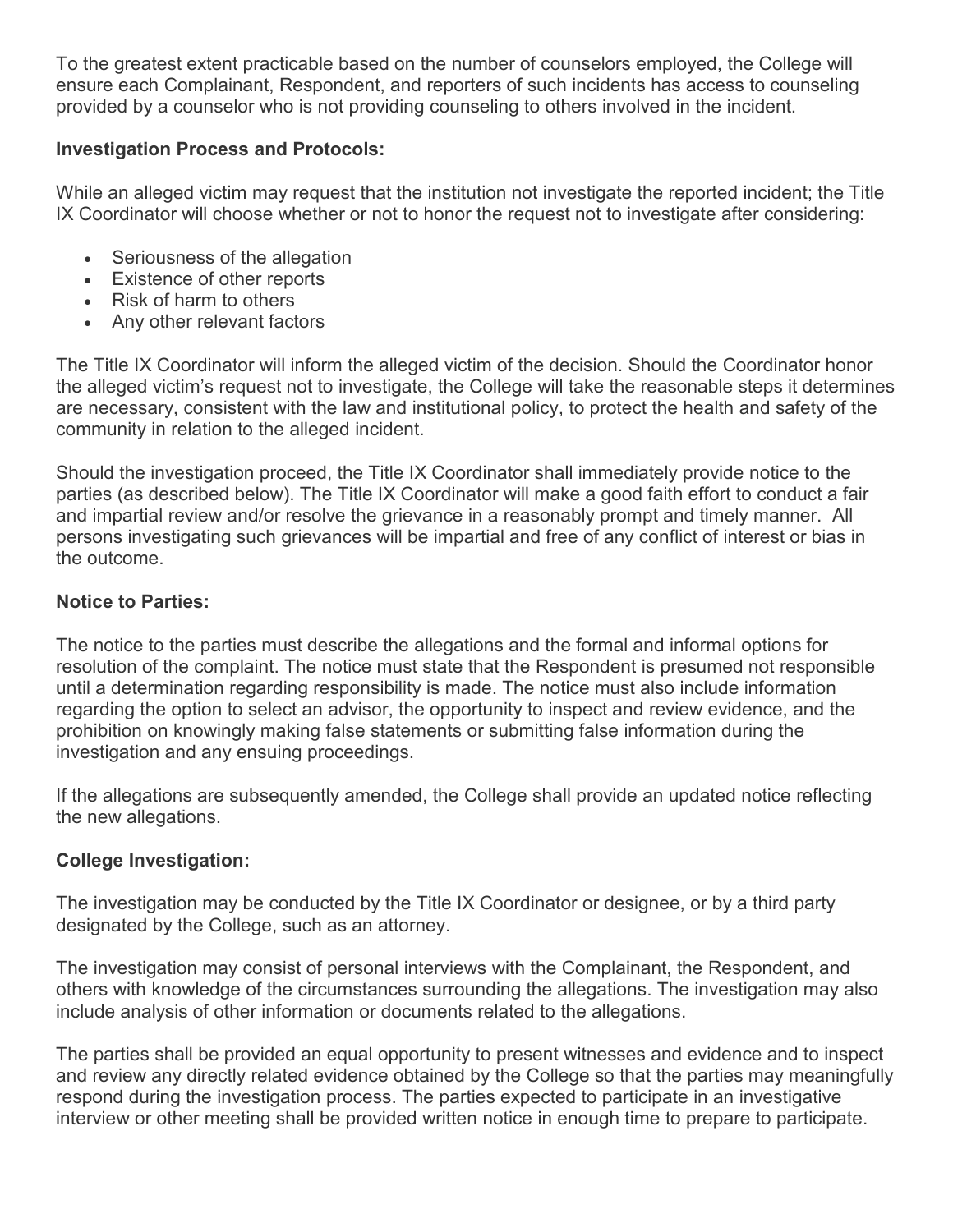At least ten days prior to the completion of the investigation report, the College must send each party and the party's advisor evidence subject to inspection and review. The parties may submit a written response for consideration by the investigator.

## **Criminal or Regulatory Investigation:**

If a law enforcement or regulatory agency notifies the College that a criminal or regulatory investigation has been initiated, the College shall confer with the agency to determine if the College's investigation would impede the criminal or regulatory investigation. The College shall proceed with its investigation only to the extent that it does not impede the ongoing criminal or regulatory investigation. After the law enforcement or regulatory agency has completed gathering its evidence, the College shall promptly resume its investigation. Any delay under this provision shall constitute good cause for an extension of timelines established by this policy and associated procedures.

## **Emergency Removal:**

The Respondent can be removed from campus prior to adjudication if the College determines an immediate threat to physical health or safety justifies it. If removed, Respondent shall be given an immediate opportunity to challenge same.

## **Concluding the Investigation:**

The investigation shall be completed within a reasonable time, which generally should not exceed 60 Days from the date of the formal complaint. However, this timeframe can be extended if necessary to complete a thorough investigation."

The investigator shall prepare a written report of the investigation. The investigation report shall be filed with the Title IX Coordinator within five (5) days following the completion of the investigation.

## **Unfounded Allegations:**

If the results of an investigation indicate that no prohibited conduct occurred, the allegations shall be dismissed as unfounded. The College shall provide written notice of the dismissal and that shall be the official outcome, unless the decision is appealed.

## **Notification of the Investigation Report:**

The Title IX Coordinator shall provide the investigation report, within the extent permitted by the Family Educational Rights and Privacy Act (FERPA) or other law, to the Complainant and the Respondent promptly following receipt. The parties shall be given ten days to respond to the report.

If the Respondent accepts the finding and any sanctions by signing a written waiver of a hearing, then no hearing shall be held, and no appeal shall be available. If the Respondent rejects the finding or sanctions, a hearing shall be held to determine responsibility.

## **College Action:**

The Title IX Coordinator shall submit the investigation report and any response from the parties to the Title IX hearing panel promptly after receipt of the parties' response but no earlier than the expiration of the parties' deadline to respond.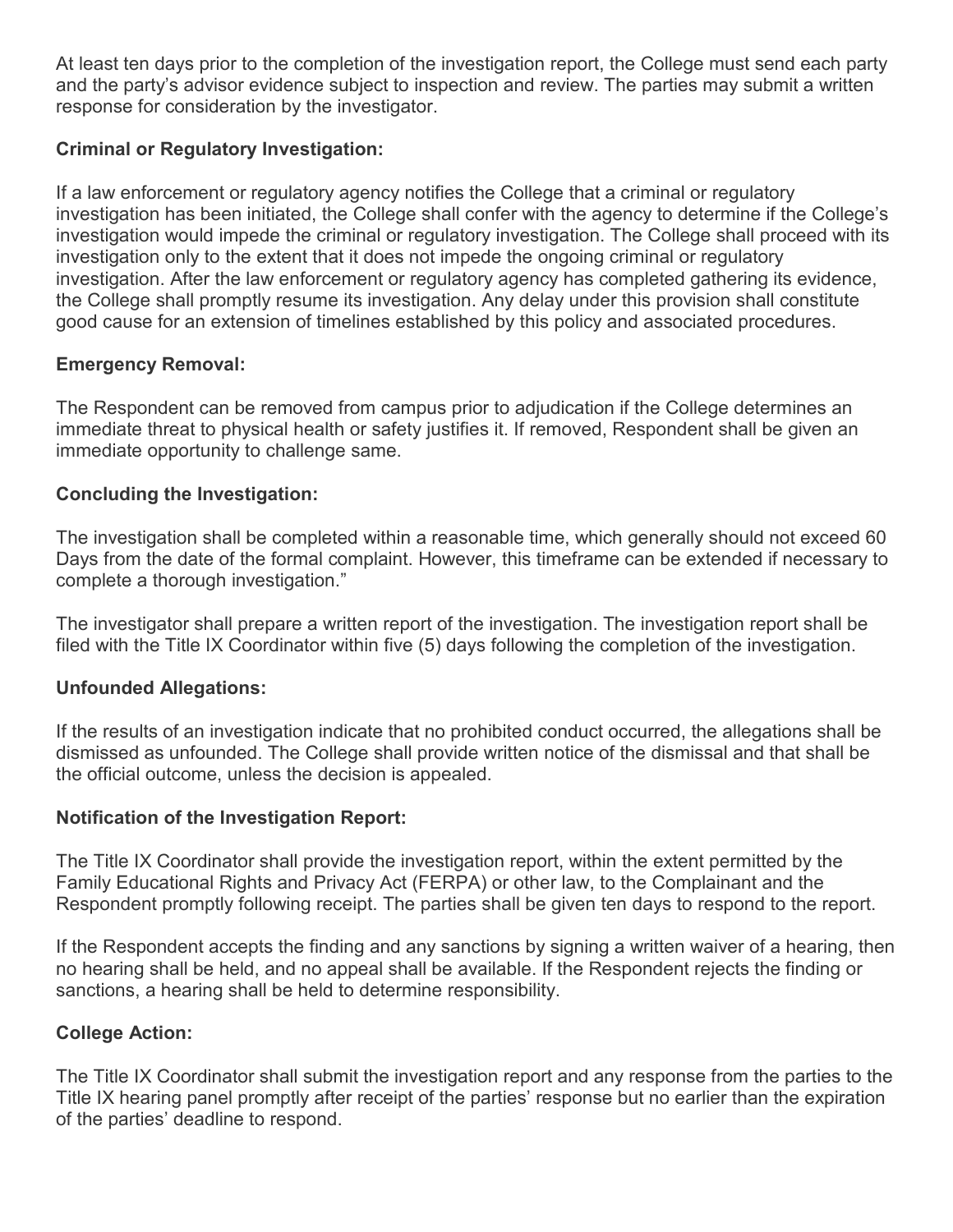The Title IX hearing panel shall summon the parties for a hearing to be held within a reasonable time that is at least ten days after the receipt of the investigation report.

After the hearing, the Title IX hearing panel shall determine whether each individual allegation of prohibited conduct occurred using a preponderance of the evidence standard and determine the appropriate disciplinary or corrective action. In making the determination, the Title IX hearing panel shall evaluate all relevant evidence objectively and shall not make credibility assessments based on a person's status as the Complainant, the Respondent, or a witness. The Title IX hearing panel shall create a written determination regarding responsibility in accordance with law and College procedures within five (5) days following the hearing and submit the determination to the parties simultaneously.

### **Disciplinary or Corrective Action:**

If the Title IX hearing panel determines that prohibited conduct occurred, the College shall promptly respond by taking appropriate disciplinary or corrective action reasonably calculated to address the conduct.

#### **Improper Conduct:**

If the Title IX hearing panel determines that improper conduct occurred that did not rise to the level of prohibited conduct, the College may take disciplinary action in accordance with College policy and procedures or other corrective action reasonably calculated to address the conduct.

### **Dismissal of Complaint:**

1. Mandatory Dismissal

An allegation presented as a formal complaint under Title IX is subject to the mandatory dismissal procedures under law.

#### 2. Permissive Dismissal

Any complaint may be dismissed at any time on request of a Complainant. The Title IX Coordinator must first assess the request in accordance with this policy.

A complaint may also be dismissed if specific circumstances prevent the College from gathering evidence sufficient to reach a determination as to the complaint or allegations.

#### **Notice of Dismissal:**

Upon dismissal of a complaint, the Title IX Coordinator or the Title IX hearing panel shall provide the parties written notice of the dismissal.

#### **Live Hearing Procedures:**

The College will provide equal opportunity to both sides to present evidence and witnesses, and will provide equal access to any such evidence. Failure of Complainant to appear will result in dismissal of the complaint. Dismissal does not apply in instances where the Title IX Coordinator filed the formal complaint. Reasonable time limits shall be imposed by the College.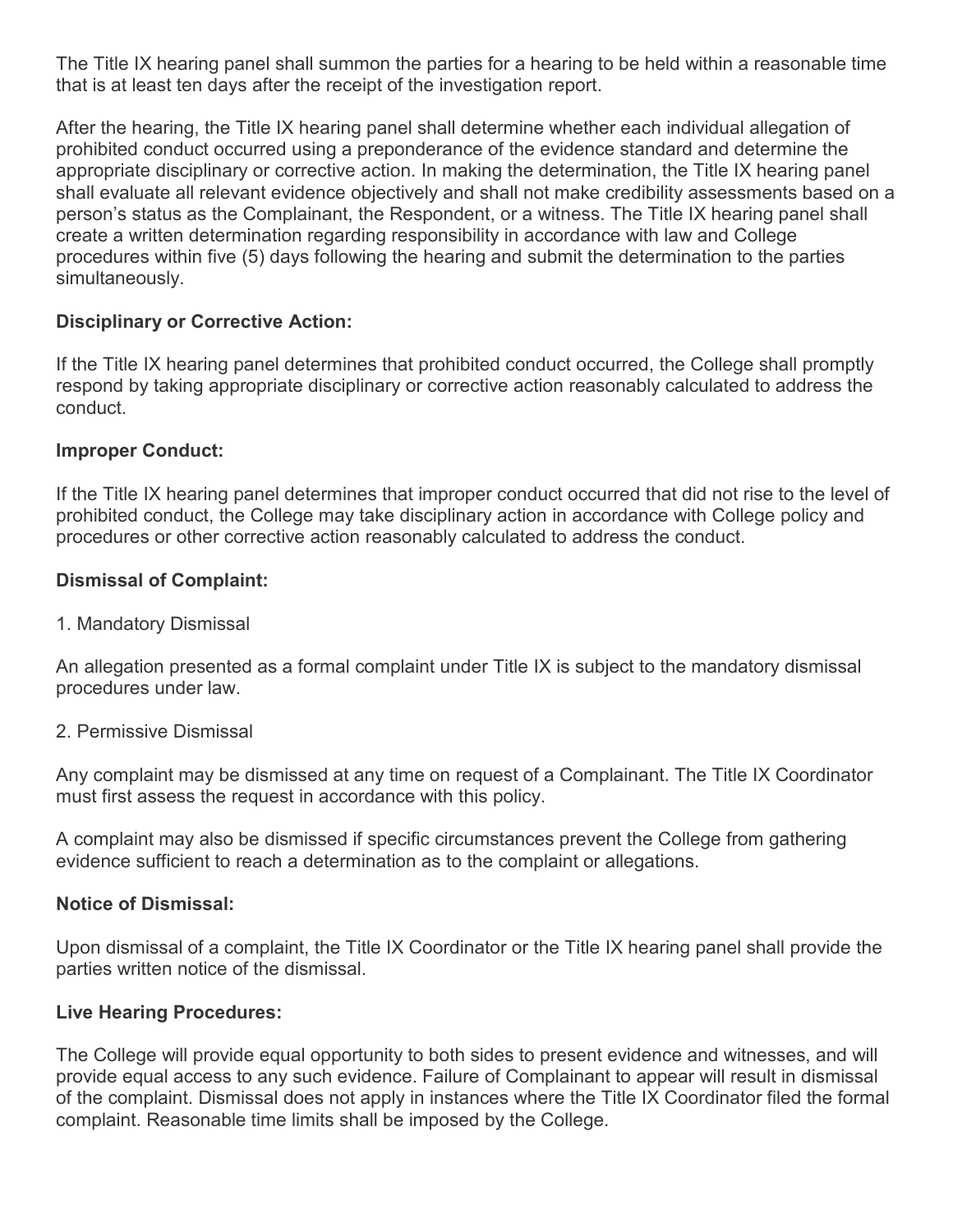The decision-maker at the live hearing will be a panel of three (3) comprised of College employees from a standing committee. The panel will make relevance determinations during cross-examination. Cross-examination is allowed but must be conducted by a third-party advisor or representative; it may not be conducted by the Respondent or Complainant. If a party refuses to be cross-examined, the panel cannot infer guilt, but also cannot rely upon that party's statements. As a general rule, no questions regarding the Complainant's sexual history will be allowed. A preponderance of the evidence burden of proof will apply, and the Respondent will be presumed innocent. Expert witnesses are allowed. The written investigation report will be provided to the hearing panel. The Title IX Coordinator and/or investigator may provide evidence, testimony or clarify any aspect of the written report to the panel at the live hearing. Upon request by either party, the parties will be put in separate rooms for the hearing with technology available to hear the other side.

The panel shall announce its decision in writing simultaneously to both sides and such determination shall explain the rationale for the decision and assign sanctions, if any. This decision shall be reduced to writing within five (5) days of the hearing and provided to both parties simultaneously.

## **Sanctions:**

Possible sanctions for students include, but are not limited to:

- 1. **Warning**: Notice, in writing, that continuation or repetition of Prohibited Conduct may be cause for additional disciplinary action.
- 2. **Censure**: A written reprimand for violating the policy. This conduct status specifies a period of time during which the student's good standing with the College may be in jeopardy. The student is officially warned that continuation or repetition of Prohibited Conduct may be cause for additional conduct action including probation, suspension, or expulsion from the College.
- 3. **Disciplinary Probation**: Exclusion from participation in privileged activities for a specified period of time (privileged activities may include, but are not limited to, elected or appointed offices, student research, clubs/student organizations, intramural sports and recreation, study abroad, and some student employment). Additional restrictions or conditions may also be imposed. Violations of the terms of disciplinary probation or any other College policy violations may result in further disciplinary action.
- 4. **Restitution**: Repayment to the College or to an affected Party for damages (amount to be determined by the College) resulting from a violation of this policy. To enforce this sanction, the College reserves the right to withhold its transcripts and degrees or to deny a student participation in graduation ceremonies and privileged events.
- 5. **Suspension**: Exclusion from College premises, attending classes, and other privileges or activities for a specified period of time, as set forth in the suspension notice. Conditions for readmission may be specified in the suspension notice.
- 6. **Expulsion**: Permanent termination of student status and exclusion from College premises, privileges, and activities.
- 7. **Criminal Trespass Warning**: If appropriate, students may be prohibited from entering any KC campus or property.
- 8. **Revocation of Admission and/or Degree/Certificate/Award**: Admission to, or a degree/certificate/award issued by, the College may be revoked for violating this policy, or for other serious violations of any other College policy found to be committed by a student during an investigation under this policy. If a student is ineligible to reenroll for a reason other than an academic or financial reason, the College District will include a notation on the student's transcript stating that the student is ineligible to reenroll for a reason other than an academic or financial reason.